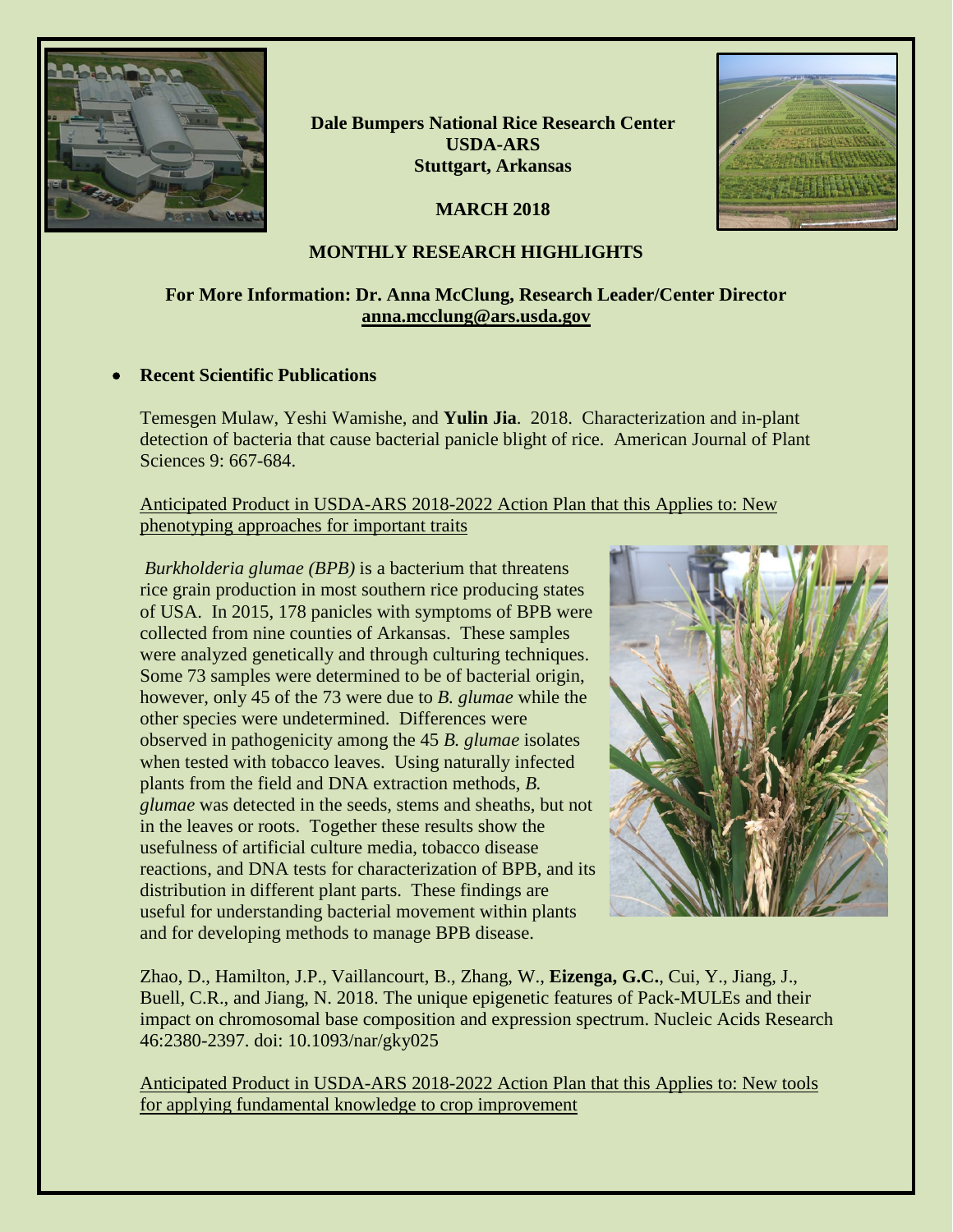"Jumping genes", or transposable elements, are one mechanism that increases genetic diversity in plants. Jumping genes were first proposed by maize (corn) geneticist Dr. Barbara McClintock in the 1940s but it was not until scientific advances in understanding DNA

structure during the 1970s confirmed the prevalence of transposable elements in living organisms, including rice, that the importance of jumping genes was realized. The current study was undertaken to better understand the function of the jumping genes classified as Pack-MULEs (Pack Mutator-like transposable elements) in rice. The DNA sequences in the approximately 3,000 different Pack-MULEs found in rice were examined and it was discovered that about 40% of the Pack-MULEs produced mRNA and proteins mainly during the



reproductive stage, when the rice panicle develops and seeds are produced. This suggests many of these jumping genes can ultimately control functions which are important for developing the rice seeds. For example, these jumping genes may have played a role in the evolution of the rice progenitor species, *Oryza rufipogon,* which usually has an open panicle with smaller and lighter seeds, and can easily cross pollinate with other *Oryza* species, to the current day cultivated rice, *Oryza sativa*, that has a more closed panicle shape with larger and heavier seeds, and is self-pollinated. A better understanding of how these Pack-MULEs increase genetic diversity ultimately is important for breeding for improved rice yield and grain quality.

#### • **Technology Transfer**

### **Rice Germplasm Distributed**

During March 6,996 rice accessions from the Genetics Stocks *Oryza* (GSOR) collection were distributed to researchers in the US. Purified headrow/breeder seed was provided to growers in TX, AR, MS, MD, and SC, including 1150 lbs of new varietal release, Scarlett, 350 lbs Sierra, 400 lbs Presidio, 950 lbs Jasmine 85, 200 lbs Charleston Gold, 300 lbs IAC 600, and 325 lbs Carolina Gold Select, all ARS varieties, along with 380 lbs of other specialty germplasm lines.

### • **Stakeholder Interactions**

On March 28, 2018 Dr. Shannon Pinson provided information to Mr. Steve Baragona, science correspondent for Voice of America, about how various plant traits contribute to grain yield; how these traits shift, interact, and trade-off; and the process of gathering data necessary for making a newly discovered QTL truly interesting and useful to breeders. Mr. Baragona will use this information as he writes an article about the "ideal plant architecture" gene, that reportedly increases rice grain yield by 10 to 85% when backcrossed into multiple rice varieties.